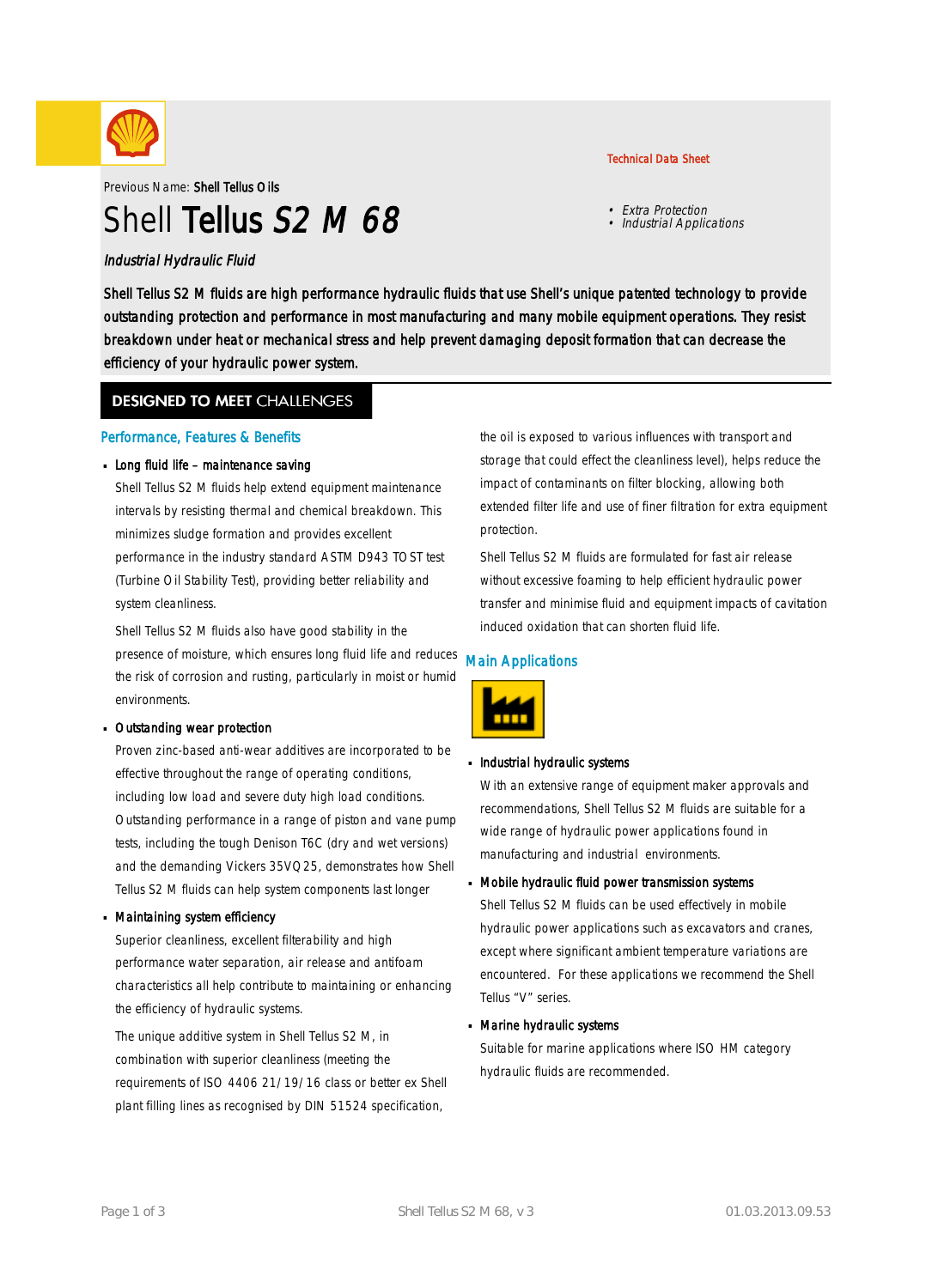#### Specifications, Approvals & Recommendations

- Denison Hydraulics (HF-0, HF-1, HF-2)
- Cincinnati Machine P-68 (ISO 32), P-70 (ISO 46), P-69 (ISO 68)
- **Eaton Vickers (Brochure 694)**
- Listed by Bosch Rexroth Ref 17421-001 and RD 220-1/04.03
- $\blacksquare$  ISO 11158 (HM fluids)
- **AFNOR NF-E 48-603**
- $-$  ASTM 6158-05 (HM fluids)
- DIN 51524 Part 2 HLP type
- Swedish Standard SS 15 54 34 AM
- $-$  GB 111181-1-94 (HM fluids)

For a full listing of equipment approvals and recommendations, please consult your local Shell Technical Helpdesk, or the OEM Approvals website.

#### Typical Physical Characteristics

#### Compatibility & Miscibility

## Compatibility ·

Shell Tellus S2 M fluids are suitable for use with most hydraulic pumps. However, please consult your Shell Representative before using in pumps containing silver plated components.

#### Fluid Compatibility ·

Shell Tellus S2 M fluids are compatible with most other mineral oil based hydraulic fluids. However, mineral oil hydraulic fluids should not be mixed with other fluid types (e.g. environmentally acceptable or fire resistant fluids).

## Seal & Paint Compatibility

Shell Tellus S2 M fluids are compatible with seal materials and paints normally specified for use with mineral oils.

| <b>Properties</b>          |                  |             | Method           | Shell Tellus S2 M |
|----------------------------|------------------|-------------|------------------|-------------------|
| <b>ISO Viscosity Grade</b> |                  |             | <b>ISO 3448</b>  | 68                |
| <b>ISO Fluid Type</b>      |                  |             |                  | <b>HM</b>         |
| <b>Kinematic Viscosity</b> | $@0^{\circ}$ C   | cSt         | ASTM D445        | 1040              |
| <b>Kinematic Viscosity</b> | @40 $^{\circ}$ C | cSt         | ASTM D445        | 68                |
| <b>Kinematic Viscosity</b> | @100°C           | cSt         | ASTM D445        | 8.6               |
| <b>Viscosity Index</b>     |                  |             | <b>ISO 2909</b>  | 97                |
| <b>Density</b>             | @15°C            | kq/l        | <b>ISO 12185</b> | 0.886             |
| Flash Point (COC)          |                  | $^{\circ}C$ | <b>ISO 2592</b>  | 235               |
| <b>Pour Point</b>          |                  | $^{\circ}C$ | <b>ISO 3016</b>  | $-24$             |

These characteristics are typical of current production. Whilst future production will conform to Shell's specification, variations in these characteristics may occur.

#### Health, Safety & Environment

#### **Health and Safety**

Shell Tellus S2 M hydraulic fluid is unlikely to present any significant health or safety hazard when properly used in the recommended application and good standards of personal hygiene are maintained.

Avoid contact with skin. Use impervious gloves with used oil. After skin contact, wash immediately with soap and water.

Guidance on Health and Safety is available on the appropriate Material Safety Data Sheet, which can be obtained from http://www.epc.shell.com/

#### Protect the Environment ·

Take used oil to an authorised collection point. Do not discharge into drains, soil or water.

#### Additional Information

## ■ Advice

Advice on applications not covered here may be obtained from your Shell representative.